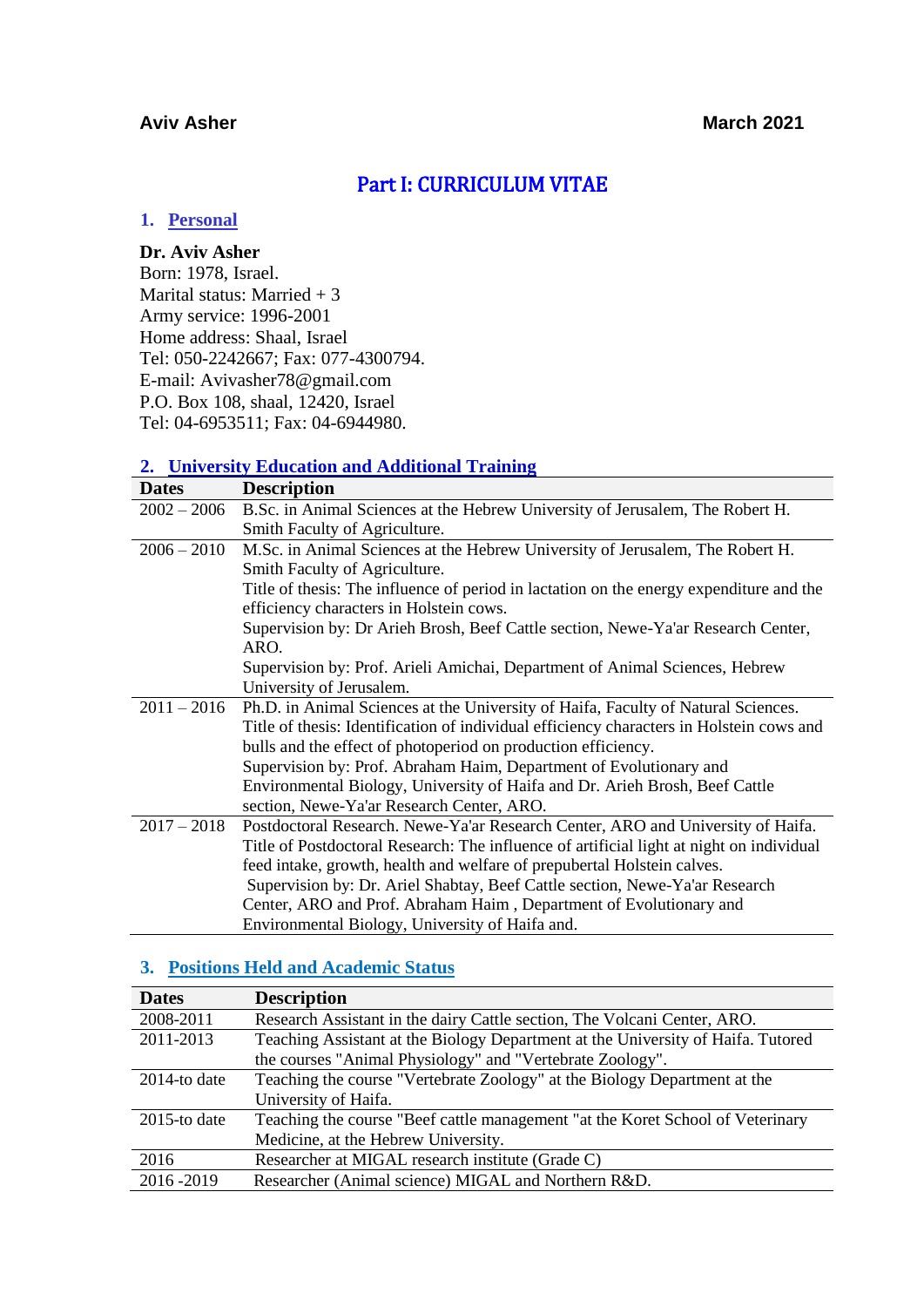# **4. Teaching Experience / Guiding Students**

|                | A. Academic Contribution:                                            |
|----------------|----------------------------------------------------------------------|
| <b>Dates</b>   | <b>Description</b>                                                   |
| $2014$ to date | Teaching the course: "Vertebrate Zoology" in the University of Haifa |
|                | , Dept. of evolutionary Biology                                      |
| $2015$ to date | Teaching the course: "Beef cattle management" in the Koret School    |
|                | of Veterinary Medicine, in the Faculty of Agriculture, Food and      |
|                | Environment of the Hebrew University of Jerusalem.                   |
| 2019           | Teaching the course: "Beef Cattle husbandry in naturals and          |
|                | intensive systems" in Tel Hai College, Dept. of Animal Sciences.     |

## B. Guidance of M.Sc. Students (or B. Sci. internship)

| <b>Graduation</b> | <b>Name</b>          | <b>Title of thesis</b>                        | <b>Guidance</b> |
|-------------------|----------------------|-----------------------------------------------|-----------------|
| date              |                      |                                               | with            |
| 2020              | * Ms. Florin Fares   | The influence of artificial light at night on | Dr. Roee        |
| M.Sc.             |                      | performance and feed efficiency of dairy      | Gutman, Tel     |
| (Exp.)            |                      | cows and goats                                | Hai College,    |
|                   |                      |                                               | Dept. of        |
|                   |                      |                                               | Animal          |
|                   |                      |                                               | Sciences.       |
| 2019              | * Ms. Matan Fialiko  | The influence of artificial light at night on | Dr. Roee        |
| M.Sc.             |                      | milk yield and components, fatty and          | Gutman, Tel     |
|                   |                      | amino acids                                   | Hai College,    |
|                   |                      |                                               | Dept. of        |
|                   |                      |                                               | Animal          |
|                   |                      |                                               | Sciences.       |
| 2019              | * Mr. Tomas          | The use of quinoa (Chenopodium quinoa         | Dr. Liora       |
| $(** B. Sci.$     | Mccowen              | Willd) as a new forage crop and its effect    | Shealtiel, Tel  |
| internship)       |                      | on performance, individual production         | Hai College,    |
|                   |                      | and feed efficiency of beef cattle.           | Dept. of        |
|                   |                      |                                               | Animal          |
|                   |                      |                                               | <b>Sciences</b> |
| 2017              | * Mr. Allan Pederson | The influence of artificial light at night on | Dr. Shullamit   |
| $(** B. Sci.$     |                      | growth and feed efficiency of dairy bull      | Zonenberg,      |
| internship)       |                      | calves                                        | Ruppin          |
|                   |                      |                                               | College, Dept.  |
|                   |                      |                                               | of Animal       |
|                   |                      |                                               | Sciences.       |

## C. Post-Docs and Visiting Scientists:

| <b>Dates</b> | <b>Name</b>                      | <b>Research subject</b>                            |
|--------------|----------------------------------|----------------------------------------------------|
| 2019         | Dr. Travis Whitney <sup>VS</sup> | The use of quinoa (Chenopodium quinoa Willd) as    |
| (Fellowship) | (Texas A&M university,           | a new forage crop and its effect on performance,   |
| in my lab).  | U.S                              | feed efficiency and gas emission of beef and dairy |
|              |                                  | cattle.                                            |

 $X^{PD}$ : Post-Doc working in my research team

X<sup>VS</sup>: Visiting Scientist working in my research team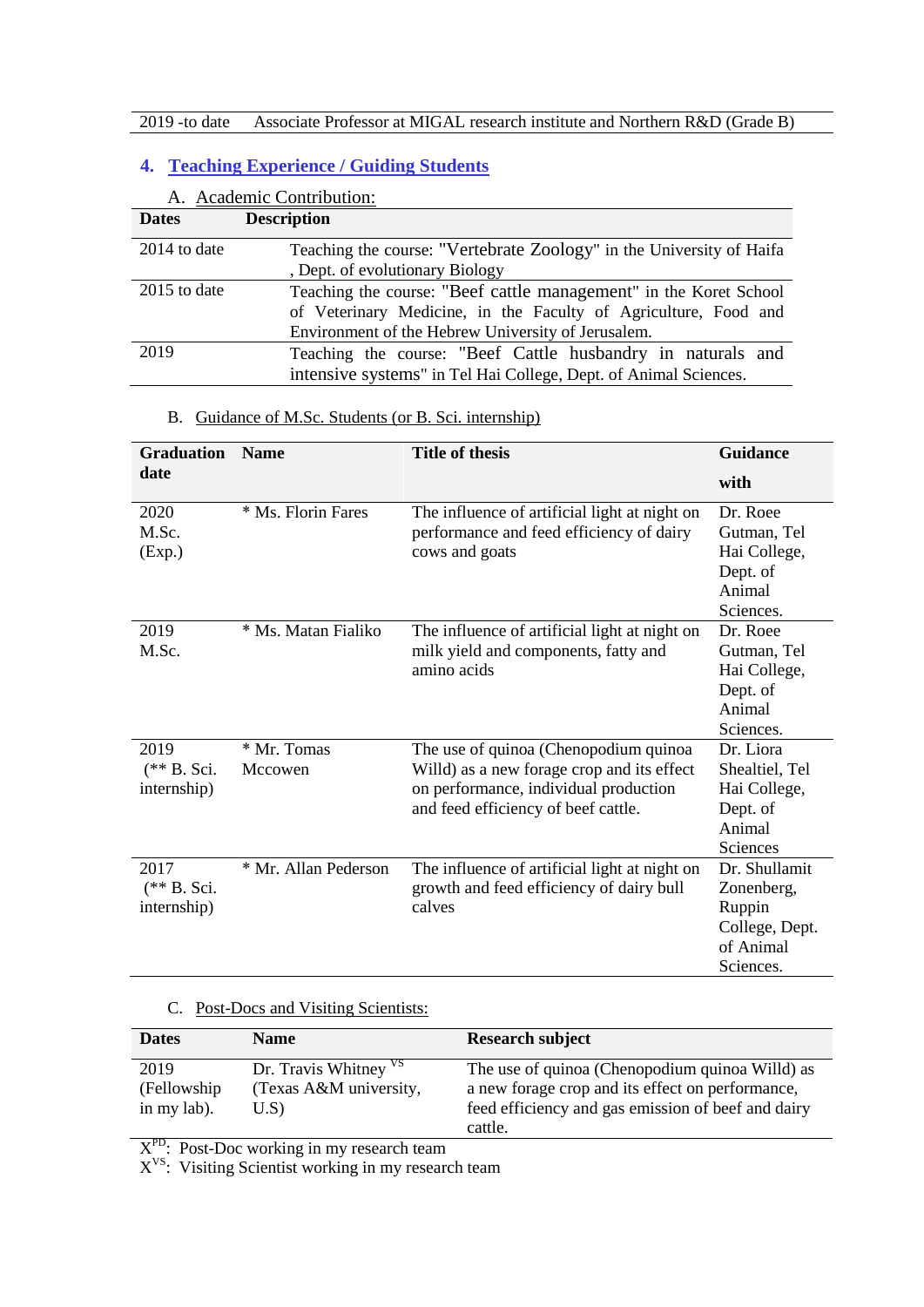## **5. Activity in Scientific and Agricultural Committees**

## A. International:

| <b>Dates</b>    | <b>Description and role</b>                                                                                             |
|-----------------|-------------------------------------------------------------------------------------------------------------------------|
| 2019            | Management Committee of the COST meeting on elevating feed efficiency and<br>reducing gas emission of livestock; Member |
| National:<br>B. |                                                                                                                         |
| <b>Dates</b>    | <b>Description and role</b>                                                                                             |
| 2019-2020       | Beef cattle Growers Council Committee; Member                                                                           |
| $2017 - 2020$   | Member, Israeli Dairy cattle Board – Beef cattle committee.                                                             |

# **6. Contribution to the Scientific Community**

|              | International: |                                                                                                                                                                |
|--------------|----------------|----------------------------------------------------------------------------------------------------------------------------------------------------------------|
| <b>Dates</b> |                | <b>Description</b>                                                                                                                                             |
| 2019         |                | Organizer of COST meeting on elevating feed efficiency and reducing gas<br>emission of livestock. The meeting accrued in the Galilion Hotell, Hahula<br>valley |
| В.           | National:      |                                                                                                                                                                |
| <b>Dates</b> |                | <b>Description</b>                                                                                                                                             |
| 2019         |                | Organizer and Chair of a Session on Quinoa as a new forage crop, in the<br>Annual Meeting of the Israeli Society of the northern forage crop growers           |
|              | Outreach:      |                                                                                                                                                                |

| C. Outlettu. |                                                                |
|--------------|----------------------------------------------------------------|
| <b>Dates</b> | <b>Description</b>                                             |
| 2018-2020    | Reviewer (ad-hoc) of proposals for: The Chief Scientist, ISF   |
| 2018-2020    | Reviewer (ad-hoc) of proposals for: Israeli Dairy cattle Board |
|              |                                                                |

## D. Editorial responsibilities:

| <b>Dates</b> | <b>Description</b>                                                      |
|--------------|-------------------------------------------------------------------------|
| 2018-2020    | Reviewer (ad-hoc) of manuscripts for: Journal of Small ruminant science |
| 2018-2020    | Reviewer (ad-hoc) of manuscripts for: Journal of Dairy science          |

# **7. Active Participation in Meetings**

|             | International:                                 |                     |                 |
|-------------|------------------------------------------------|---------------------|-----------------|
| <b>Date</b> | <b>Title of the Meeting</b>                    | <b>Place</b>        | Role            |
| 2014        | The 30th International Symposium of Harnessing | Canberra. Australia | Posters (3) and |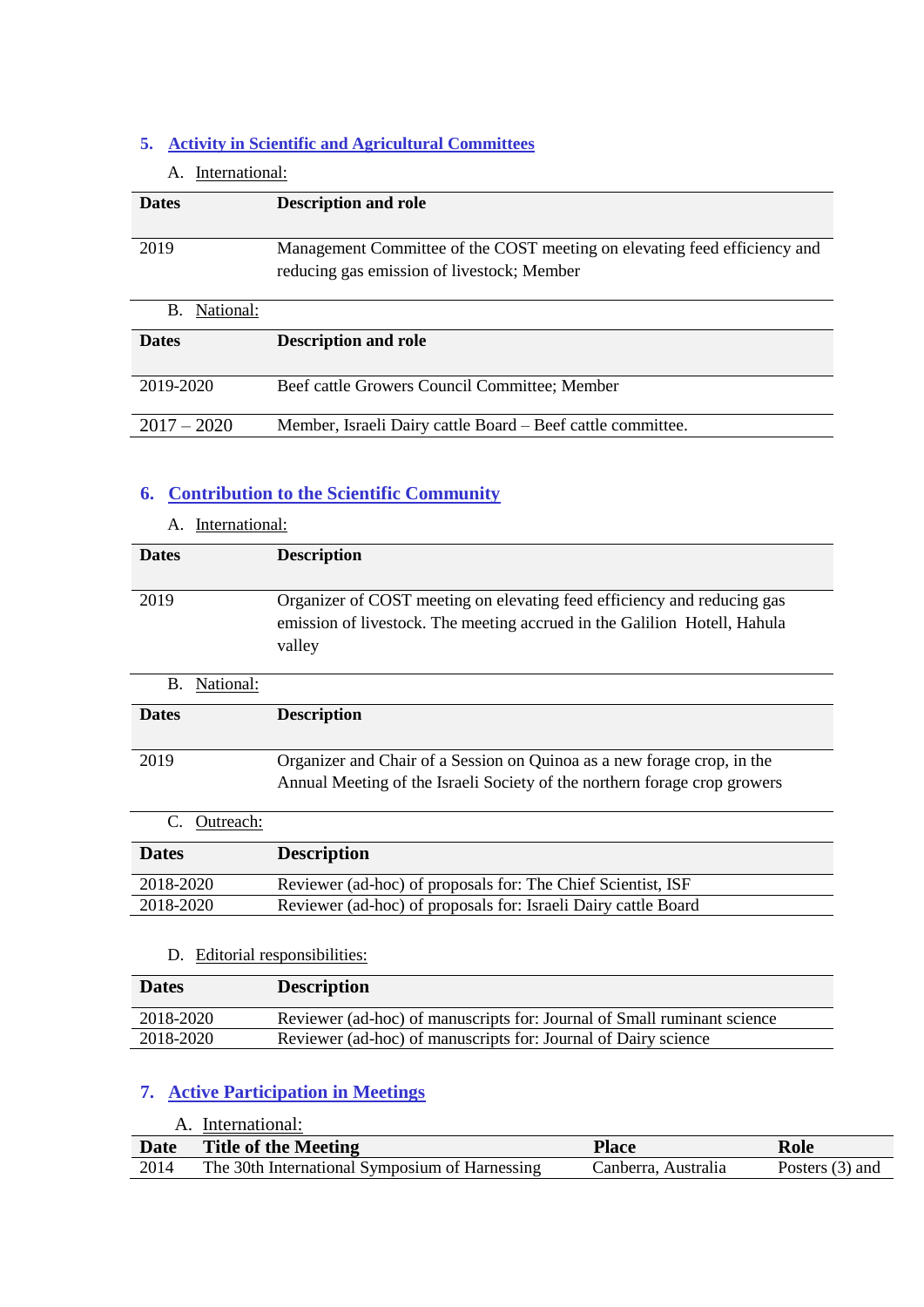| 2019             | <b>BARD</b>                                                       | 1                                            | <b>LPI</b> | beef cattle at pasture. | The use of Quinoa as a new                                  | 30,000           | 30,000                            |
|------------------|-------------------------------------------------------------------|----------------------------------------------|------------|-------------------------|-------------------------------------------------------------|------------------|-----------------------------------|
| $2019 -$<br>2021 | Horizon<br>2020                                                   | 3                                            | PI         |                         | Precision livestock farming<br>based on grazing behavior of | 250,000          | 150,000                           |
|                  |                                                                   |                                              |            |                         |                                                             | (US \$/<br>year) | (US \$/<br>year)                  |
| Year             | <b>Source</b>                                                     | (years)                                      | Role*      | Title (short)           |                                                             | <b>Total</b>     | <b>Researcher</b>                 |
|                  | <b>Granting</b>                                                   | <b>Duration</b>                              |            |                         |                                                             |                  | <b>Budget</b>                     |
| A.               |                                                                   | <b>Internationally Peer Reviewed Grants:</b> |            |                         |                                                             |                  |                                   |
| 8.               | <b>Research Grants</b>                                            |                                              |            |                         |                                                             |                  |                                   |
|                  | Galilee                                                           |                                              |            |                         |                                                             |                  |                                   |
| 2019             | Annual meeting of agricultural innovation, Golan Heights and      |                                              |            |                         |                                                             |                  | <b>Invited Lecture</b>            |
|                  |                                                                   |                                              |            |                         |                                                             |                  | (Invited Lectures)                |
| 2019             | The 31th Annual Meeting of Cattle Sciences, Jerusalem, Israel.    |                                              |            |                         |                                                             |                  | Abstract and oral<br>presentation |
|                  |                                                                   |                                              |            |                         |                                                             |                  | presentation                      |
| 2018             | The 30th Annual Meeting of Cattle Sciences, Jerusalem, Israel.    |                                              |            |                         |                                                             |                  | Abstract and oral                 |
| 2017             | The 29th Annual Meeting of Cattle Sciences, Jerusalem, Israel.    |                                              |            |                         |                                                             |                  | Abstract and oral<br>presentation |
|                  |                                                                   |                                              |            |                         |                                                             |                  | presentation                      |
| 2017             | The Annual Meeting of Animal Sciences, Tel-Hai college, Israel.   |                                              |            |                         |                                                             |                  | Abstract and oral                 |
| 2016             | The 28th Annual Meeting of Cattle Sciences, Jerusalem, Israel.    |                                              |            |                         |                                                             |                  | Abstract and oral<br>presentation |
|                  |                                                                   |                                              |            |                         |                                                             |                  | presentation                      |
| 2015             | The 27th Annual Meeting of Cattle Sciences, Jerusalem, Israel.    |                                              |            |                         |                                                             |                  | Abstract and oral                 |
| 2014             | The 26th Annual Meeting of Cattle Sciences, Ashkelon, Israel.     |                                              |            |                         |                                                             |                  | Abstract and oral<br>presentation |
|                  |                                                                   |                                              |            |                         |                                                             |                  | presentation                      |
| 2013             | The 25th Annual Meeting of Cattle Sciences, Jerusalem, Israel.    |                                              |            |                         |                                                             |                  | Abstract and oral                 |
|                  |                                                                   |                                              |            |                         |                                                             |                  | presentation                      |
| 2011             | The 23th Annual Meeting of Cattle Sciences, Jerusalem, Israel.    |                                              |            |                         |                                                             |                  | presentation<br>Abstract and oral |
| 2010             | The 22th Annual Meeting of Cattle Sciences, Jerusalem, Israel.    |                                              |            |                         |                                                             |                  | Abstract and oral                 |
| 2008             | The 20th Annual Meeting of Cattle Sciences, Jerusalem, Israel.    |                                              |            |                         |                                                             |                  | Abstract and oral<br>presentation |
| <b>Date</b>      | <b>Title of the Meeting</b>                                       |                                              |            |                         |                                                             | Role             |                                   |
|                  | B. National:                                                      |                                              |            |                         |                                                             |                  |                                   |
|                  | (ISNH/ISRP),                                                      |                                              |            |                         |                                                             |                  | papers (2)                        |
|                  | the Ecology and Physiology of Herbivores                          |                                              |            |                         |                                                             |                  | peer reviewed                     |
| 2018             | The 31th International Symposium of Harnessing                    |                                              |            |                         | <b>Clermont Ferrand, France</b>                             |                  | papers $(1)$<br>Posters (2) and   |
|                  | Science                                                           |                                              |            |                         |                                                             |                  | peer reviewed                     |
| 2017             | (ISNH/ISRP),<br>The 68th meeting of European Federation of Animal |                                              |            |                         | Tallinn, Estonia                                            |                  | papers (3)<br>Posters (1) and     |
|                  | the Ecology and Physiology of Herbivores                          |                                              |            |                         |                                                             |                  | peer reviewed                     |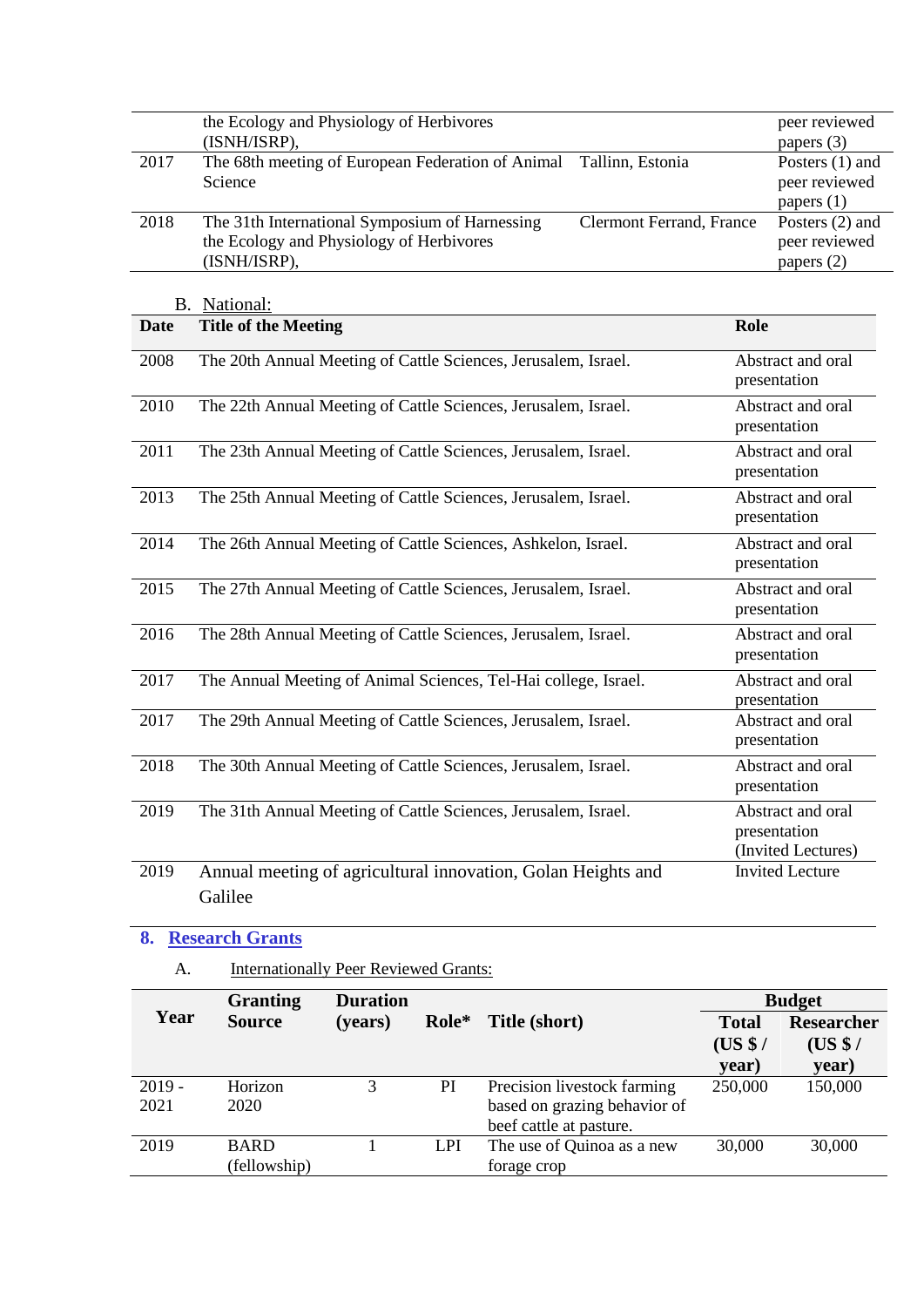\*PI = Principal Investigator; LPI= Local Principal Investigator; CI = Cooperating Investigator

| Year          | <b>Granting</b><br><b>Source</b>                                                     | <b>Duration</b><br>(years) | Role <sup>*</sup> | Title (short)                                                                                 | <b>Total</b><br>(US \$/<br>year) | <b>Researcher</b><br>(US \$ / year) |
|---------------|--------------------------------------------------------------------------------------|----------------------------|-------------------|-----------------------------------------------------------------------------------------------|----------------------------------|-------------------------------------|
| $2019 - 2020$ | The<br>International<br>Contraceptiv<br>e Access<br>(ICA)<br>Foundation              | 1                          | PI                | The effect of LED<br>light on milk<br>production on dairy<br>cows                             | 30,000                           | 30,000                              |
| $2019 - 2020$ | The<br>International<br>Contraceptiv<br>e Access<br>(ICA)<br>Foundation              | 1                          | PI                | The use of Quinoa as a<br>new forage crop for<br>fattening lambs                              | 24,000                           | 24,000                              |
| 2019 - 2022   | Nitzan-<br>Noah's ark:<br>Chief<br>Scientist of<br>the Ministry<br>of<br>Agriculture | 3                          | PI                | "Night milk": Dairy<br>milk and milk products<br>naturally enriched with<br>Melatonin         | 100,000                          | 100,000                             |
| $2017 - 2020$ | Galilee<br>Technology<br>$Center -$<br>"Migal"                                       | $\overline{3}$             | PI                | Goat milk naturally<br>enriched with<br>Melatonin                                             | 24,500                           | 24,500                              |
| $2018 - 2019$ | The<br>International<br>Contraceptiv<br>e Access<br>(ICA)<br>Foundation              | 1                          | PI                | The effect of LED<br>light on milk<br>production                                              | 14,500                           | 14,500                              |
| $2018 - 2021$ | Israeli Dairy<br>Board                                                               | 3                          | PI                | The use of Quinoa as a<br>new forage crop                                                     | 62,500                           | 62,500                              |
| $2018 - 2021$ | Chief<br>Scientist of<br>the Ministry<br>of<br>Agriculture                           | 3                          | PI                | Development of<br>Quinoa as new forage<br>crop in Israel                                      | 20,000                           | 20,000                              |
| $2017 - 2020$ | Israeli Beef<br>cattle Board                                                         | 3                          | PI                | The use of proceeding<br>livestock farming on<br>grazing cattle                               | 53,000                           | 53,000                              |
| $2017 - 2018$ | Galilee<br>Technology<br>$Center -$<br>"Migal"                                       | $\mathbf{1}$               | PI                | Pasteurized effect on<br>goat milk naturally<br>enriched with<br>Melatonin                    | 14,500                           | 14,500                              |
| $2017 - 2020$ | Israeli Dairy<br>cattle Board                                                        | 3                          | PI                | The effects of artificial<br>light on feed efficiency<br>and milk production of<br>dairy cows | 70,000                           | 70,000                              |

# B. Nationally Peer Reviewed Grants: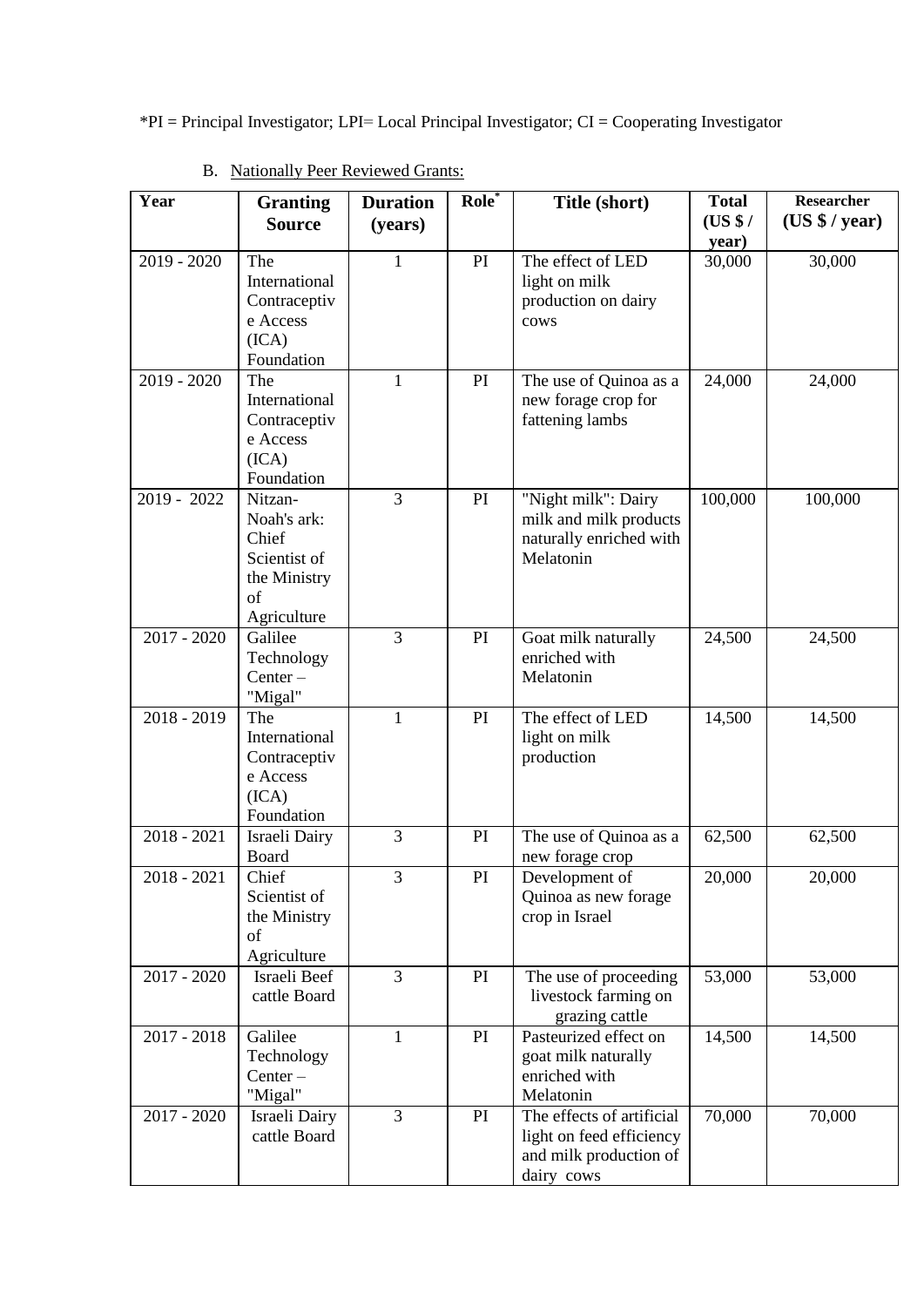| $2017 - 2020$ | Israeli Dairy |  | The effects of artificial | 72,000 | 72,000 |
|---------------|---------------|--|---------------------------|--------|--------|
|               | cattle Board  |  | light on feed efficiency  |        |        |
|               |               |  | and milk production of    |        |        |
|               |               |  | goats<br>dairy            |        |        |

# **9. Awards**

| <b>Dates</b> | <b>Description</b>                                                                   |
|--------------|--------------------------------------------------------------------------------------|
| 2008         | The 20th Annual Meeting of Cattle Sciences, Jerusalem, Israel. Award for             |
|              | Excellence.                                                                          |
| 2009         | The Elie Peles scholarship, Afikim, Israel.                                          |
| 2009         | The Yossi Leffer scholarship, Baran Industries, Israel.                              |
| 2010         | The 22th Annual Meeting of Cattle Sciences, Jerusalem, Israel. Award for Excellence. |
| 2011         | The 23th Annual Meeting of Cattle Sciences, Jerusalem, Israel. Award for Excellence. |
| 2013         | The Annual Meeting of the Valley Farmers Center LTD, Israel. Award in Excellence.    |
| 2013         | The Jewish Agency for Israel and UGA Federation of New York scholarship, Israel.     |
| 2014         | The 26th Annual Meeting of Cattle Sciences, Jerusalem, Israel. Award for Excellence. |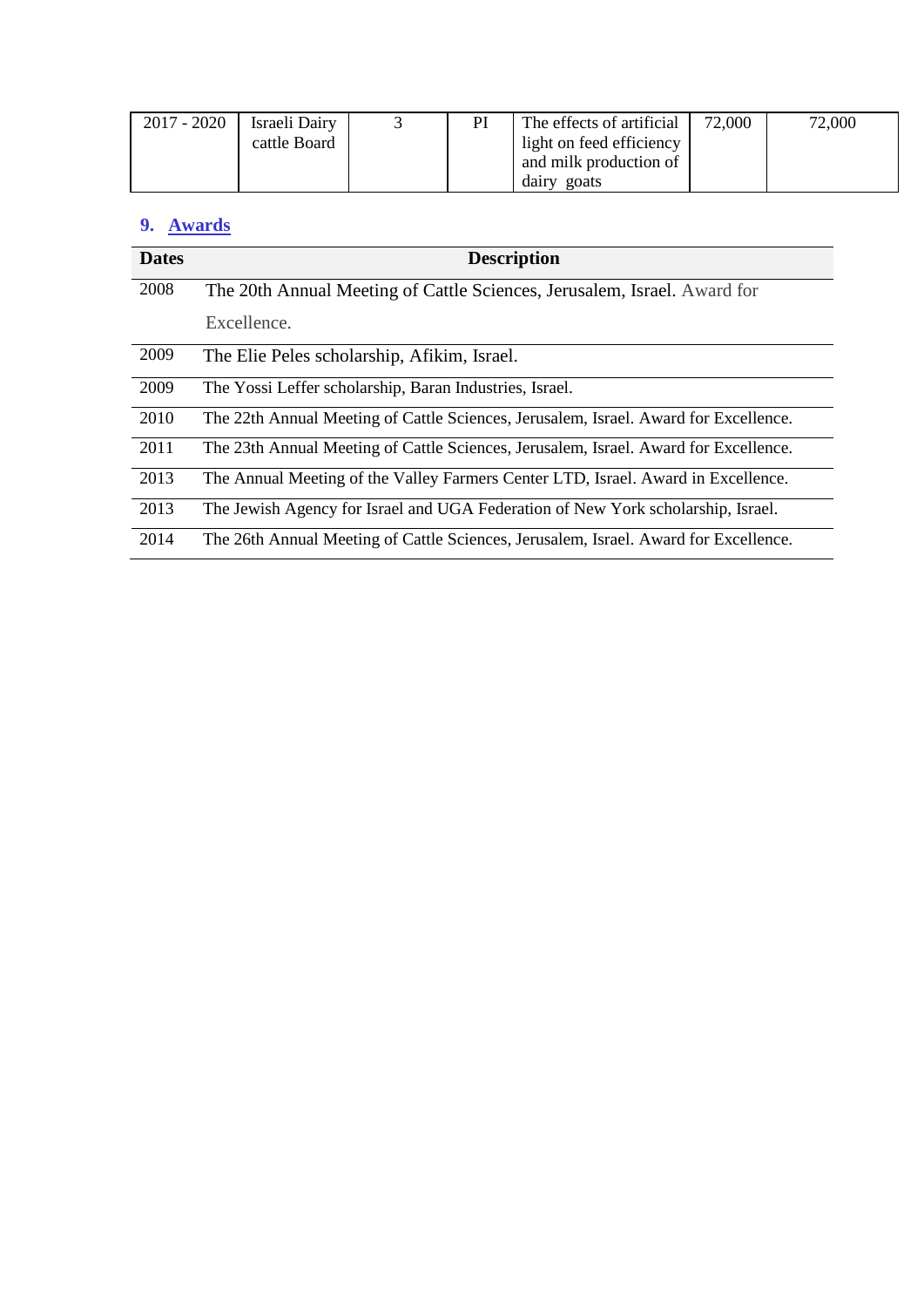| $\frac{\text{Marks:}}{\text{X}^*}$ |                                                                                  |  |  |
|------------------------------------|----------------------------------------------------------------------------------|--|--|
|                                    | Equal contribution as the first author                                           |  |  |
| $\overline{\mathrm{X}}^{**}$       | Corresponding Author (in cases where the researcher is the Corresponding Author) |  |  |
| Marks (only for the first author): |                                                                                  |  |  |
| $X^S$                              | Student under my supervision                                                     |  |  |
| $X^T$                              | Technician or research engineer working in my research team                      |  |  |
| $X^{PD}$ , $X^{VS}$                | Post-Doc or Visiting Scientist working in my research team                       |  |  |

# **Part II: LIST OF PUBLICATIONS**

## **1. Articles in Reviewed Journals**

- 1. **Asher, A.**, A. Shabtay, A. Haim, Y. Aharoni, J. Miron, G. Adin, A. Tamir, A. Arieli, I. Halachmi, U. Moallem, A. Orlov, and A. Brosh (2014). Time required determining performance variables and production efficiency of lactating dairy cows. Journal of Dairy Science. 97:4340–4353. IF 3.43; Category: Agriculture, Dairy and Animal Science; Rank 5/63 (Q1)
- 2. **Asher, A.** \*, A. Shabtay, M. Cohen-Zinder, Y. Aharoni, J. Miron, R. Agmon, I. Halachmi, A. Orlov, A. Haim, L.O. Tedeschi, G. E. Carstens, K. A. Johnson and A. Brosh. (2018). The Consistency of Feed Efficiency Ranking and the Mechanism Explaining Efficiency Variation among Growing Calves. Journal of Animal Science, 96(3), 990-1009. IF 1.69; Category: Agriculture, dairy and Animal Science; Rank 16/61 (Q1)
- 3. **Asher, A\***., Galili, S., Whitney, T., & Rubinovich, L. (2020). The potential of quinoa (Chenopodium quinoa) cultivation in Israel as a dual-purpose crop for grain production and livestock feed. Scientia Horticulturae, 272, 109534. IF 2.68; Category: Horticulture; Rank 26/114 (Q1)
- 4. **Asher, A\*.**, Shabtay A, Brosh A, Eitam H, Agmon R, Zubidat AE, Cohen-Zinder M and Haim A. (2015). "Chrono-functional milk": The difference between melatonin concentrations in night-milk versus day-milk under different night illumination conditions. Chronobiol. Int. 32(10), pp.1409-1416. IF 3.54; Category: Biology; Rank 13/86 (Q1)
- 5. Cohen-Zinder, M., **Asher, A**., Lipkin, E., Feingersch, R., Agmon, R., Karasik, D, & Shabtay, A. (2016). FABP4 is a leading candidate gene associated with residual feed intake in growing Holstein calves. Physiological genomics, 48(5), 367-376. IF 3.04; Category: Genetics and Heredity; Rank 68/86 (Q1)
- 6. Cohen-Zinder, M., Lipkin, E., Agmon, R., **Asher, A.**, Brosh, A., & Shabtay, A. (2016). P5022 Identification of genetic markers associated with feeding efficiency in fattening Holstein calves, using targeted sequence capture. Journal of Animal Science, 94 (supplement 4), 126-126. IF 1.86; Category: Agriculture, dairy and Animal Science; Rank 8/58 (Q1)
- 7. Cohen-Zinder, M., Lipkin, E., Shor-Shimoni, E., Ben-Meir, Y., Agmon, R., **Asher, A** & Shabtay, A. (2019). FABP4 gene has a very large effect on feed efficiency in lactating Israeli Holstein cows. Physiological Genomics, 51(10), 481-487.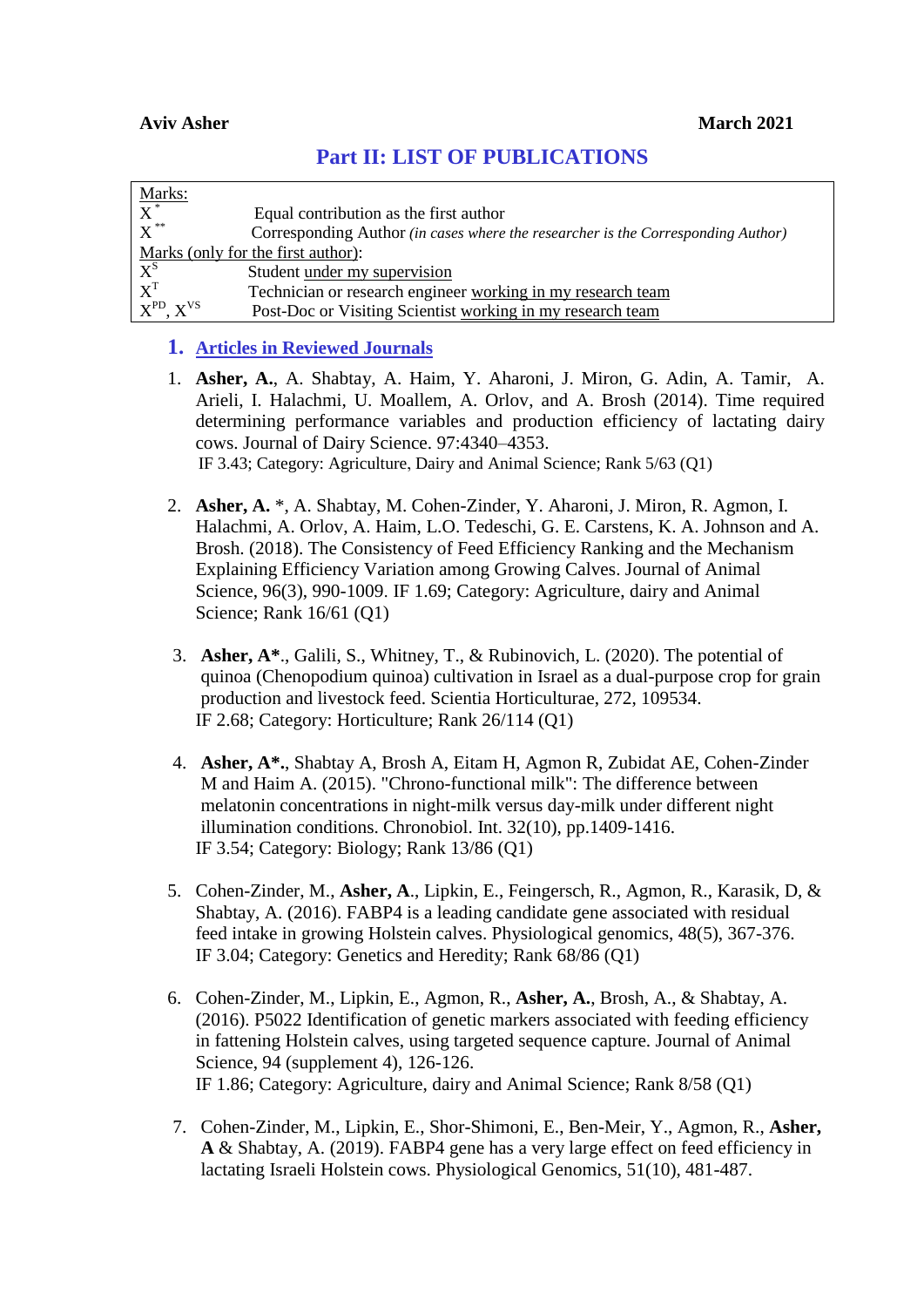IF 2.75; Category: Genetics and Heredity; Rank 96/178 (Q1)

- 8. Eitam, H., R. Agmon, **A**. **Asher,** A. Brosh, A. Orlov, I. Izhaki and A. Shabtay (2012). Protein deprivation attenuates Hsp and proteasome expression in fat tissue. Cell Stress & Chaperones 17: 339-347. IF 2.48; Category: Genetics and Molecular Biology; Rank 11/79 (Q1)
- 9. Galili, S., Hovav, R., Bellalou, A., Amir-Segev, O., Badani, H., Deutch, T., Rubinovich, L., **Asher, A** & Singer, A. (2018). Utilization of natural variation in Cephalaria joppensis to diversify wheat forage crop rotation in Israel. Israel Journal of Plant Sciences, 65(3-4), 195-201. IF 0.98; Category: Plant Sciences; Rank 252/335 (Q2)
- 10. Halachmi I., A. Shabtay**, A. Asher**, R. Agmon, A. Orlov, M. Mazaribe, A. Zuabi, and A. Brosh (2011).Intake Based Milk Allocation Improves Health and Growth of Calves. The Open Agriculture Journal, 2011. 5: p. 37-45. Not ranked in ISI Web of Knowledge
- 11. Miron, J., G. Adin, R. Solomon, M. Nikbachat, A. Zenou, E. Yosef, A. Brosh, A. Shabtay, **A. Asher,** H. Gacitua, M. Kaima, S. Yaacobi, Y. Portnik, S.J. Mabjeesh. Effects of feeding cows in early lactation with soy hulls as partial forage replacement on heat production, retained energy and performance. Animal Feed Science and Technology 155 (2010) 9-17. IF 1.72; Category: Agriculture, dairy and Animal Science; Rank 7/56 (Q1)

## **2. Articles in Reviewed Journals in Hebrew**

**1. Asher, A**, Galili., S. and Rubinovich., L**.** 2017. The development of Quinoa (*Chenopodium quinoa*) as a new crop in Israel- observation summery. Nir Va Telem, 71:21-26.

- **2. Asher, A.** Sadan., A.Galili., S. and Rubinovich., L. (2018). Potential evaluation of Quinoa (Chenopodium quinoa) as a new winter crop. Nir Va Telem, 75:22-28.
- **3. Asher, A**, Solomon, R. and Shabtay., A**.** 2018. "The dark side of the light": influence of artificial light at night on performance and feed efficiency of dairy cows and calves milk production. *Meshek Habakar Vehachalav*, 395: 90-96.
- **3. Articles in Symposia Proceedings (including Acta Horticulturae)**
- **1. Asher, A.**, J. Miron, G. Adin , U. Moallem, E. Zenou, A. Shabtay, A. Arieli , I. Halachmi, Y. Aharoni , A. Brosh. 2008. Production efficiency of lactated dairy cows: comparison of tables calculated vs. measured in-vivo ME concentration values. The 20th Annual Meeting of Cattle Sciences, Renaissance Hotel, Jerusalem, Israel, pp. 131-132. Abstract and oral presentation.
- **2. Asher A.**, J. Miron, G. Adin, A. Arieli, A. Shabtay, I. Halachmi, U. Moallem, Y. Aharoni, A. Brosh . 2010. The influence of week of lactation on production level and the energy balance of the Israeli dairy cow. The 22th Annual Meeting of Cattle Sciences, Renaissance Hotel, Jerusalem, Israel, pp. 73-74. Abstract and oral presentation.
- **3. Asher A.**, J. Miron, G. Adin, A. Arieli, A. Shabtay, I. Halachmi, U. Moallem, Y. Aharoni, A. Brosh. 2011. Identification of individual efficiency characters in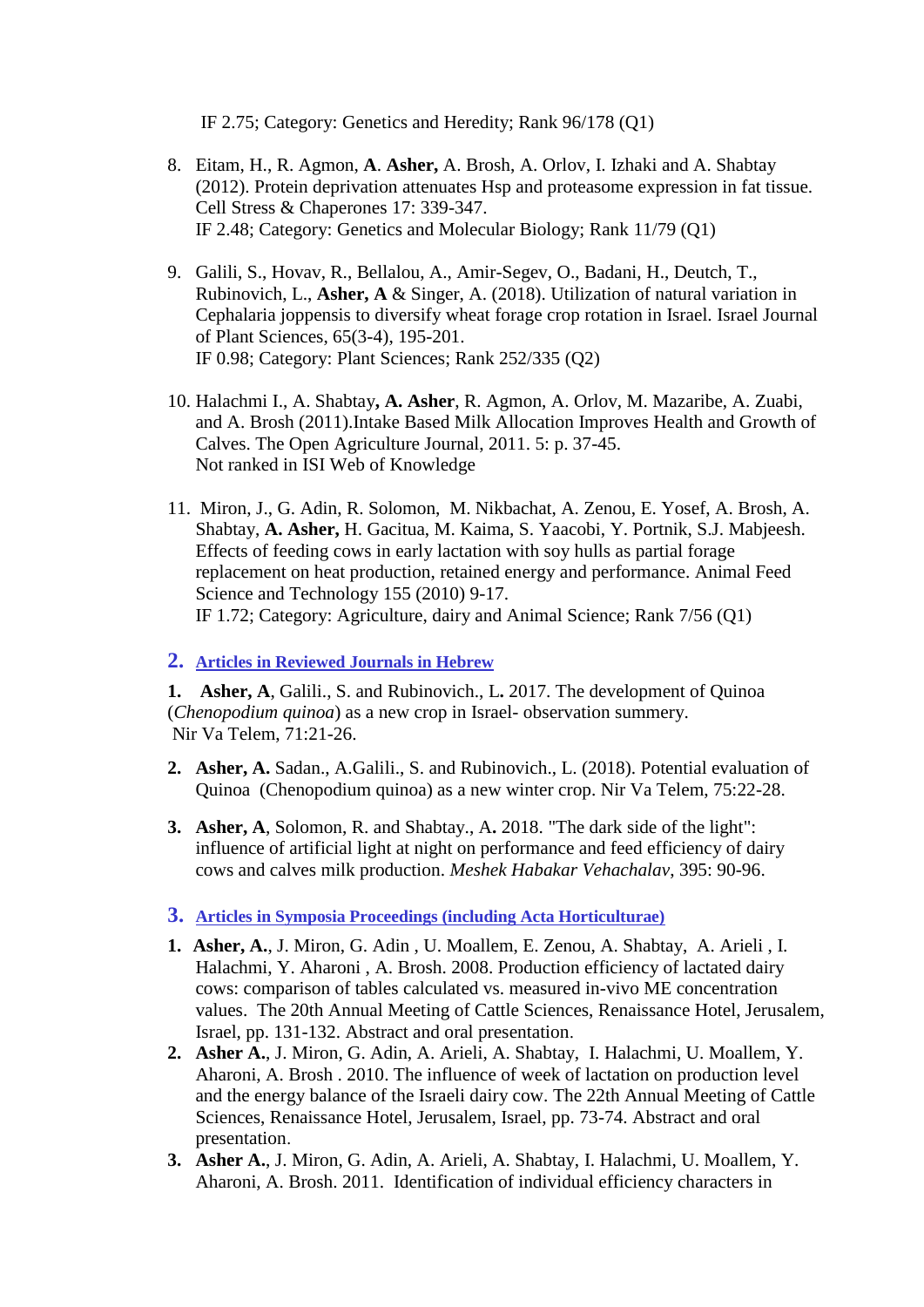Holstein cows and the effect of photoperiod on production efficiency. The 23th Annual Meeting of Cattle Sciences, Renaissance Hotel, Jerusalem, Israel, pp. 68-69. Abstract and oral presentation.

- **4. Asher A.**, A. Brosh, A. Haim, Y. Aharoni, J. Miron, R. Agmon, I. Halachmi, A. Orlov, A. Shabtay. 2013. Identification of individual efficiency characters in Holstein growing calves. The 25th Annual Meeting of Cattle Sciences, Renaissance Hotel, Jerusalem, Israel, pp. 126-127. Abstract and oral presentation.
- **5. Asher A.**, A. Shabtay, A. Haim, Y. Aharoni, J. Miron, R. Agmon, I. Halachmi, A. Orlov, and A. Brosh. 2014. The Influence of Diet and Age on Ranking of Growing Calves According to their Feed Efficiency. The 26th Annual Meeting of Cattle Sciences, Leonardo Hotel, Ashkelon, Israel, pp. 126. Abstract and oral presentation.
- **6. Asher A.**, A. Haim, R. Agmon, I. Halachmi, A. Orlov, M. Cohen-Zinder, A. Brosh, A. Shabtay. 2015. The Influence of Artificial light at night on performance, feed efficiency and behavior of suckling Holstein calves. The 27th Annual Meeting of Cattle Sciences, Leonardo Hotel, Ashkelon, Israel, pp. 126. Abstract and oral presentation.
- **7. Asher A.**, A. Haim, R. Agmon, I. Halachmi, A. Orlov, M. Cohen-Zinder, A. Brosh, A. Shabtay. 2016. The Influence of Artificial light at night on performance, feed efficiency and behavior at suckling stage and during growth of Holstein bull calves. The 28th Annual Meeting of Cattle Sciences, Renaissance Hotel, Jerusalem, Israel, pp. 115-116. Abstract and oral presentation.

## **Articles in international Symposia Proceedings**

- **1. Asher**, A. Shabtay, A. Haim, Y. Aharoni , J. Miron, G. Adin, A. Tamir , A. Arieli , I. Halachmi , U. Moallem, A. Orlov and A. Brosh . 2014. Time required determining performance variables and production efficiency of lactating dairy cows. The 30<sup>th</sup> International Symposium of Harnessing the Ecology and Physiology of Herbivores (ISNH/ISRP), Canberra, Australia, September 8 to 12, Abstract 137.
- **2. Asher, A.**, A. Shabtay, A. Haim, Y. Aharoni , J. Miron, G. Adin, A. Tamir , A. Arieli , I. Halachmi , U. Moallem, A. Orlov and A. Brosh . Heat Production and Energy Balance of Holstein Cows throughout Lactation. 2014. The 30<sup>th</sup> International Symposium of Harnessing the Ecology and Physiology of Herbivores (ISNH/ISRP), Canberra, Australia, September 8 to 12, Abstract 138.
- **3. Asher, A.** , A. Shabtay, A. Haim, Y. Aharoni, J. Miron, R. Agmon, I. Halachmi , A. Orlov, and A. Brosh . 2014. The Influence of Diet and Age on Ranking of Growing Calves According to their Feed Efficiency. The 30<sup>th</sup> International Symposium of Harnessing the Ecology and Physiology of Herbivores (ISNH/ISRP), Canberra, Australia, September 8 to 12, Abstract 195.
- **4. Asher A.**, A. Shabtay, M. Cohen-Zinder, Y. Aharoni, J. Miron, R. Agmon, I. Halachmi, A. Orlov, A. Haim, L.O. Tedeschi, G. E. Carstens, K. A. Johnson and A. Brosh. 2017. The Consistency of Feed Efficiency Ranking and the Mechanism Explaining Efficiency Variation among Growing Calves. The 68th meeting of EAAP, Tallinn, Estonia. Abstract and oral presentation.
- **5.** Brosh , A. , **Asher, A**., Miron, J., Shabtay, A., Adin, G., Moallem, U., Aharoni, Y., Arieli, A. 2009. Residual Feed Intake and Heat Production of Holstein Cows throughout Lactation. Abstract and oral presentation, Joint ADSA-CSAS-ASAS Annual Meeting, Montreal Quebec, Canada July 12-16, Abstract 698, Format Oral presentation
- **6.** Brosh, A., **A. Asher**, J. Miron, A. Shabtay, G. Adin, U. Moallem, E. Tahar, S. Abboud and Y. Aharoni. 2009. Heat production of dairy cows under acute and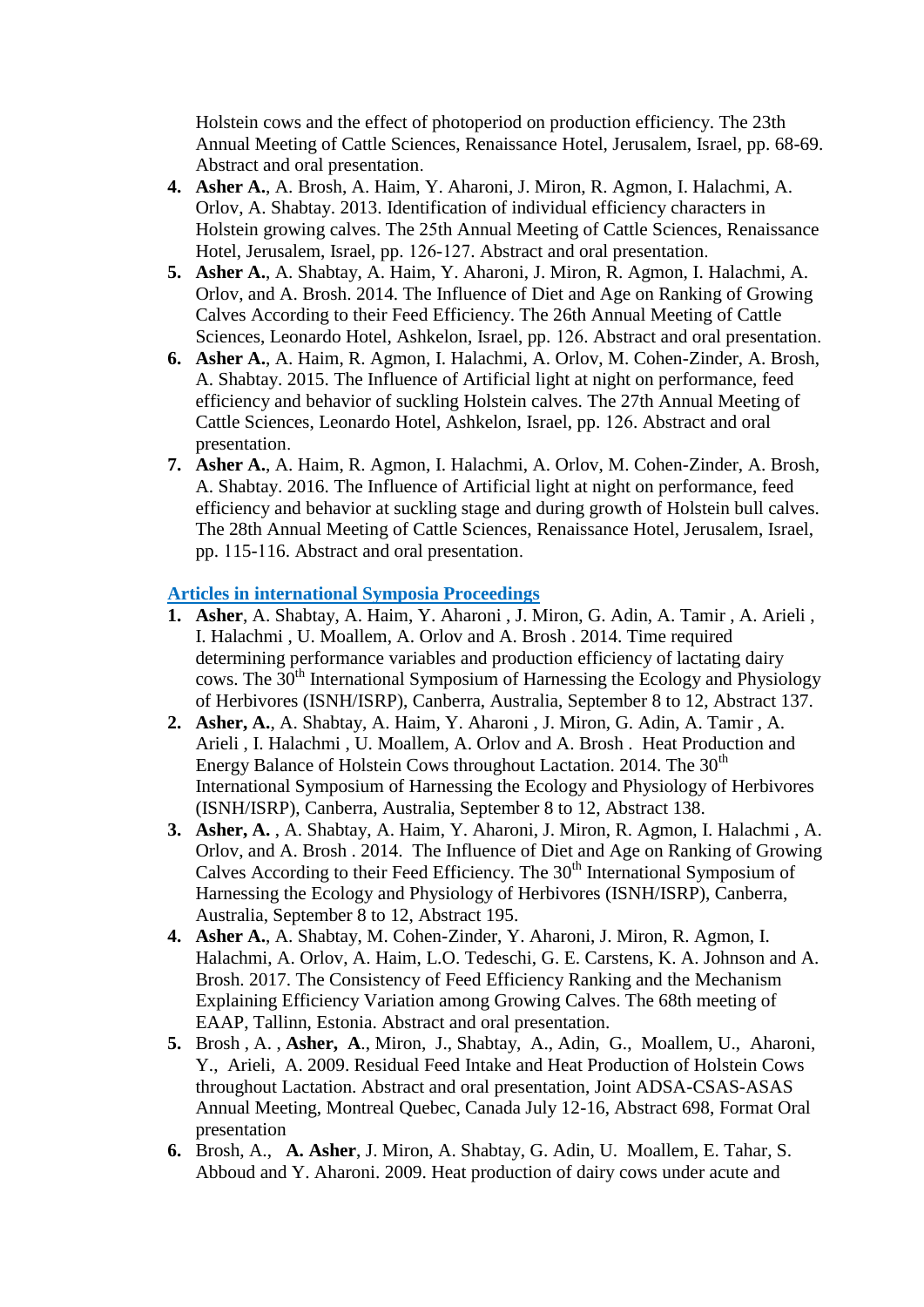chronic heat load. The 11th International Symposium on Ruminant Physiology (ISRP), Clermont-Ferrand, France, September 6 to 9, 2009.

**7.** Halachmi I., Asher A., Agmon R., Mazarib M., Zoabi A., Antler A., Orlov A., Shabtay A., and Brosh A. 2011. Number of calves per feed trough affects calves' feeding behavior and production. in Proceedings of The ECPLF. Prague, Czech Republic.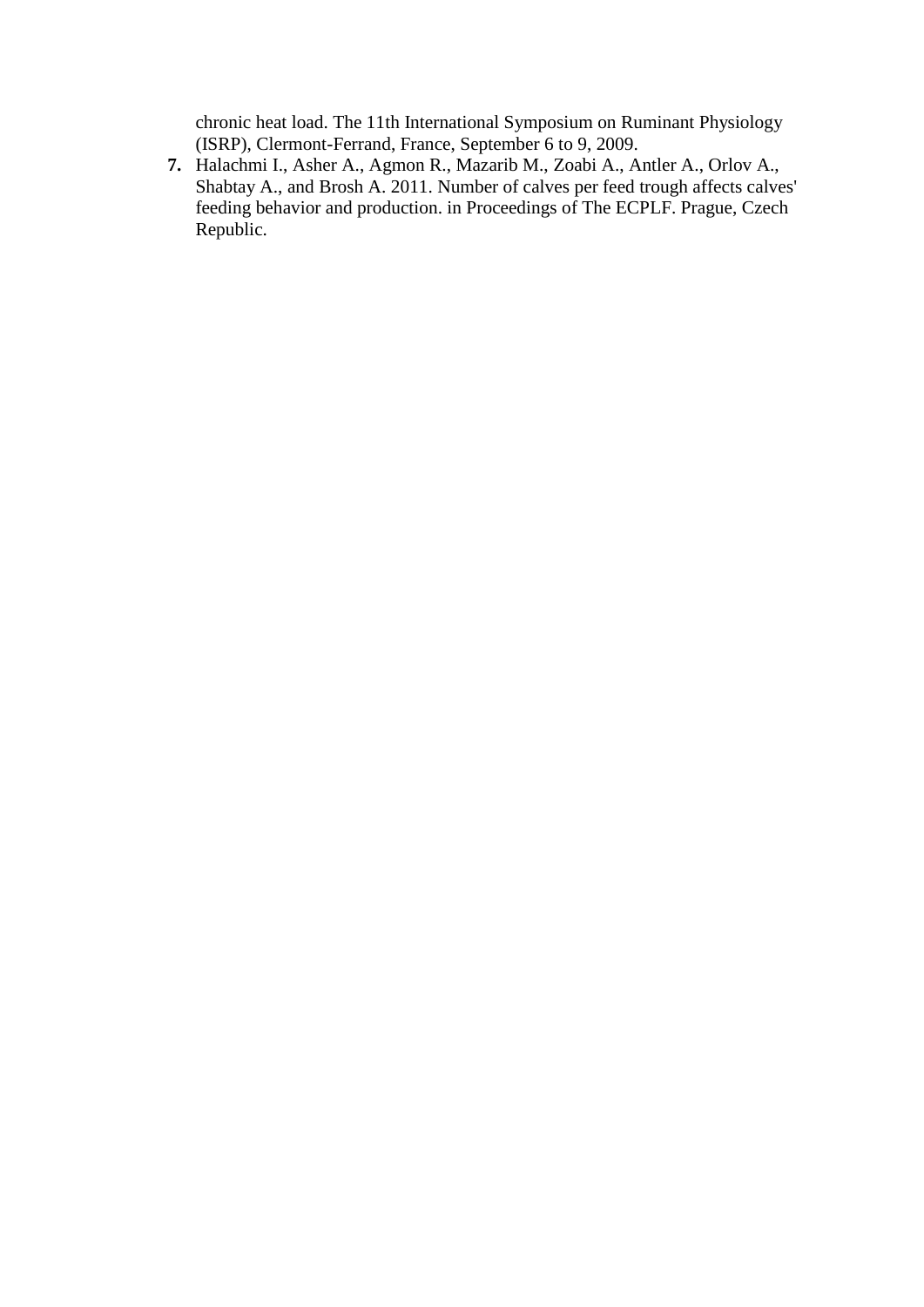## **Part III: DESCRIPTION OF MAJOR ACHIEVEMENTS**

## **1. Contribution to Agricultural and/or Environmental Sciences**

The research studies based on our projects on cattle efficiency are exclusive in their way of measuring all of the individual energy components of the efficiency values under a large variety of conditions that represent the yearly cycle of metrological changes, age changes, diet changes and the effect of photoperiod, including an innovative study's of the effect of artificial light at night on performance and on efficiency of beef and dairy cattle. Another research area that we have focused on during the past three years is the potential of quinoa as a new forage crop for livestock. The results of individual nutritional experiments show that quinoa may be a highly profitable new forage crop, with high nutritional value and low maintenance cost. This could answer major current needs of farmers.

### **2. Achievements in Applied Research**

## 1. *Applications in the dairy cattle industry:*

The research studies based on our projects on individual identification of lactating cows' efficiency, Reveals that by measuring the Recovered Energy and Heat Production it is possible to calculate dairy cow's production efficiency without the need for a direct and individual measurement of food intake. This cost-effective method opens a new practical way to select domestic ruminants for greater efficiency.

Another important application of these experiments is that quantifying the energetic efficiency of dairy cows using HP has revealed that substantial changes occur as the weeks of lactation advance. Thus it is critical to measure feed efficiency at a standardized stage of lactation.

The studies on individual identification of cattle feed efficiency are also revealed behavior parameters that can explain efficiency values and may be used as markers for identifying the most efficient and most inefficient cattle for future selection for improved production efficiencies. The importance of selection for greater efficiency in cattle is strongly supported by another finding of these projects, which reports that there were 30% individual differences among Holstein dairy cows' efficiencies without any effect on the cows' production rate.

During the past 4 years, we investigated the effect of modern artificial illumination (LED and florescent lightning) on performance, feed efficiency and physiological and metabolic mechanisms in dairy and beef cattle and also in dairy goats and sheep. Our results indicate that ALAN affects production and feed efficiency negatively by in-creasing energy expenditure and elevating the animals'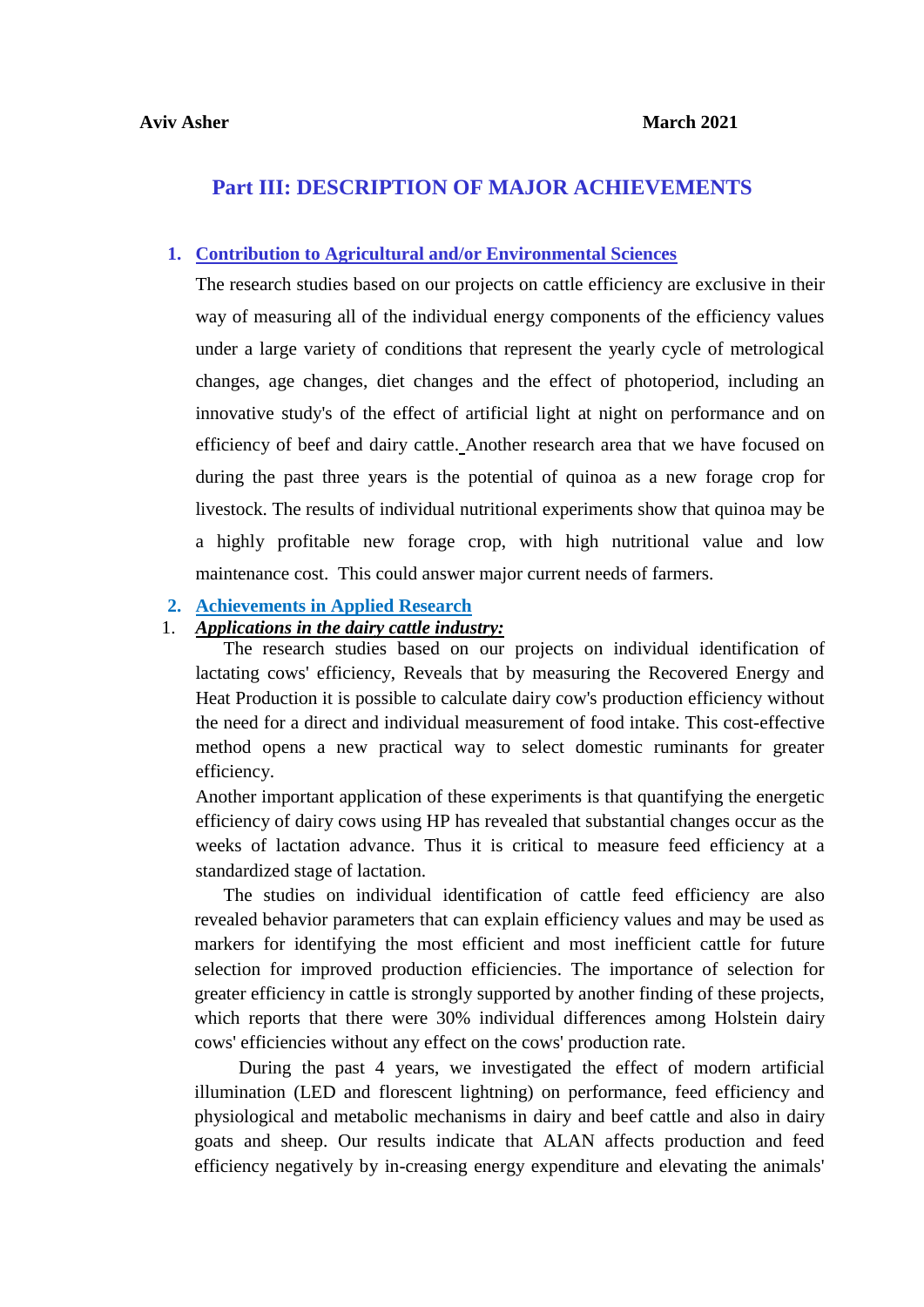maintenance cost. These innovative results support the claim that ALAN might be de-fined as "light pollution" not only in urban areas but also in rural agricultural environments. Such chronobiological insights into modern ruminant production also offer prospects of improving the efficiency of food intake and production in the livestock industry.

## *2. Application for the beef cattle industry***:**

The definition of efficiency is a ratio of outputs to inputs. Businesses use measures of efficiency to establish benchmarks and goals for production and finance, which may result in decisions that increase productivity without increasing costs of production. There are measures of efficiency that can be used to optimize biological productivity and/or economical profitability in beef production enterprises. One of these is feed efficiency.

Applications of feed efficiency warrant consideration in the beef industry because 55 to 75% of the total costs associated with beef cattle production are feed costs. For instance, a 5% improvement in feed efficiency could have an economic impact four times greater than a 5% increase in average daily weight gain. In addition, feedlot studies have demonstrated that a 10% improvement in average daily gain (ADG) improved profitability by 18%; whereas, a 10% improvement in feed efficiency returned a 43% increase in profits. Thus, efforts aimed at improving the efficiency of feed/forage use will have a large impact on reducing input costs associated with beef production. The research studies based on our projects that investigated the influence of diet and Age on ranking of growing calves according to their feed efficiency indicates that feed efficiency depends neither on the diet consumed by the animal nor on its age. This constitutes significant input for the beef industries, because it makes the selection of domestic ruminants for greater efficiency more practical and enables selection at an early stage of life.

In nurseries, dairy farms and feedlots artificial lighting interface at night is a common practice to motivate feed consumption. The basis for the health and industrial threat lies in the fact that artificial lighting at night violates the normal functioning of the biological clock that synchronizes various biological activities. Our studies examined the effect of artificial lighting at night on the production of suckling calves and in order to examine the feasibility of a critical time window for long-term metabolic programming, we followed the production indices of experimental calves during the advanced stages of fattening. The results show that artificial night lighting reduces the metabolic efficiency, which is reflected in the efficiency of food utilization which was lower than the natural lighting system. This trend was also maintained during the various stages of fattening, several months after the cessation of the lighting trigger at night, indicating that there is a critical period for metabolic programming. This innovative and applied research contributes to the management of many nurseries and today most of the growers do not use artificial light in their nurseries and in the fattening farms.

In the past four years, we have conducted a number of field trials in Israel, aimed at examining the potential of quinoa as a new forage crop by using the whole plant